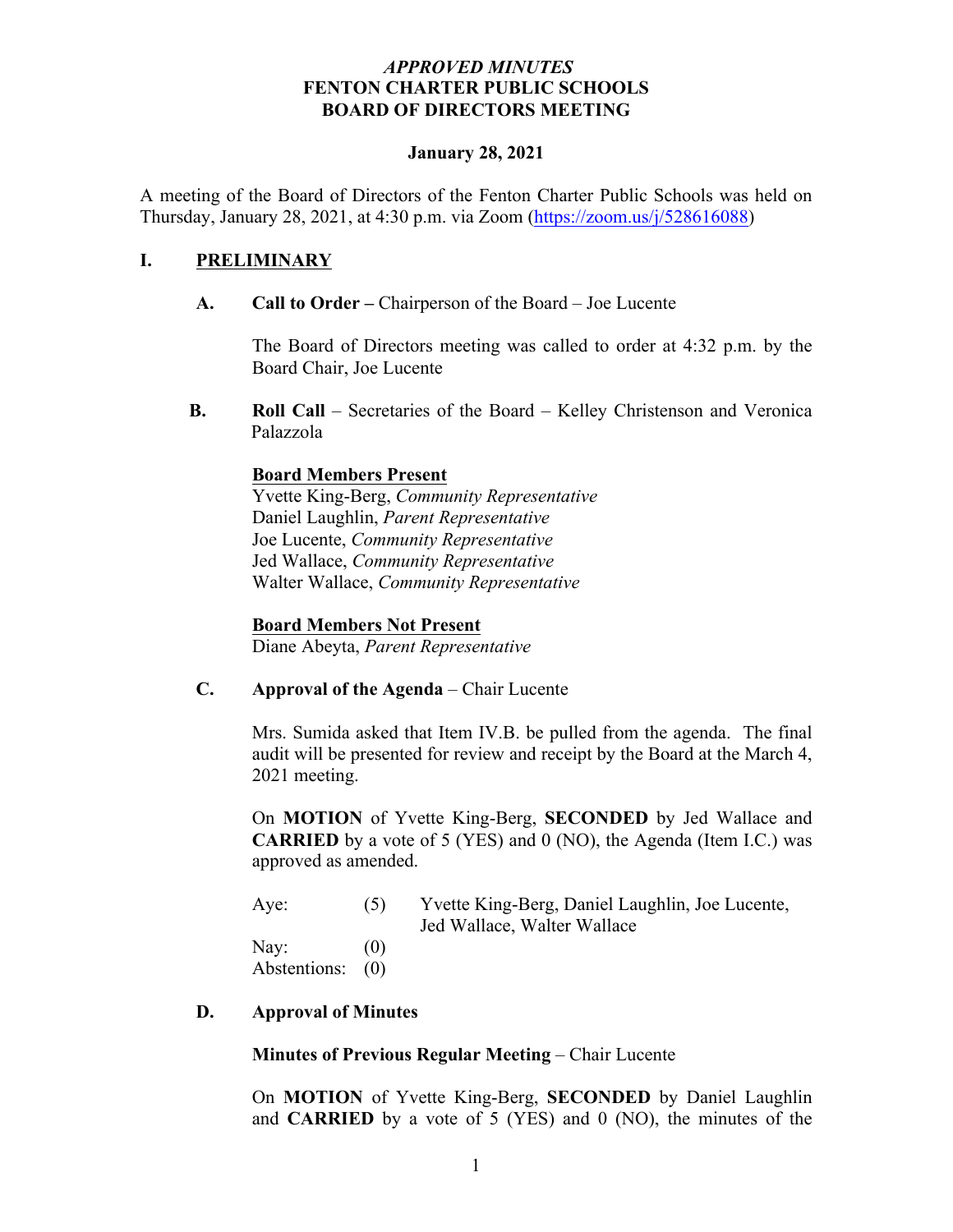December 3, 2020 Regular Meeting (Item I.E.) were approved as presented.

| Aye:         | (5) | Yvette King-Berg, Daniel Laughlin, Joe Lucente, |
|--------------|-----|-------------------------------------------------|
|              |     | Jed Wallace, Walter Wallace                     |
| Nay:         | (0) |                                                 |
| Abstentions: |     |                                                 |

### **II. COMMUNICATIONS**

#### **A. Presentations from the Public** – Chair Lucente

There were no presentations from the public.

#### **B. Committee/Council Reports**

Minutes of all meetings held by any committee and/or council were sent to the Board Members prior to this meeting.

There were no further reports by committees/councils.

## **C. Financial Business Manager's Report**

Kristin Dietz, Vice President of EdTec, and Financial Business Manager of the FCPS, presented the following information:

- Consolidated net income is \$2.12M, an increase from the previous forecast of \$427K. The main drivers for this change include:
	- o Additional ASCIP rebates (\$277K consolidated increase in revenue)
	- o True up of SB740 reimbursements based on appraised rental values obtained during the bond deal (\$189K consolidated increase in revenue)
	- o Shifts and corrections to staff resulting in savings (\$48K consolidated decrease in expense)
	- o Continued expense for hotspots at FACS with no ESSER funds available to cover additional costs (\$44K increase in expense)
- All schools fully spent LLM CRF funds by 12/30/2020 despite deadline extension. Other CARES funds remain unspent.
- Cash balances remain strong throughout the year, except for STEM and FCLA which are currently expected to need cash assistance at the end of FY21 and into FY22.

#### **E. Directors' Reports**

Fenton Avenue Charter School (FACS) – Leticia Padilla Parra, Director, reported.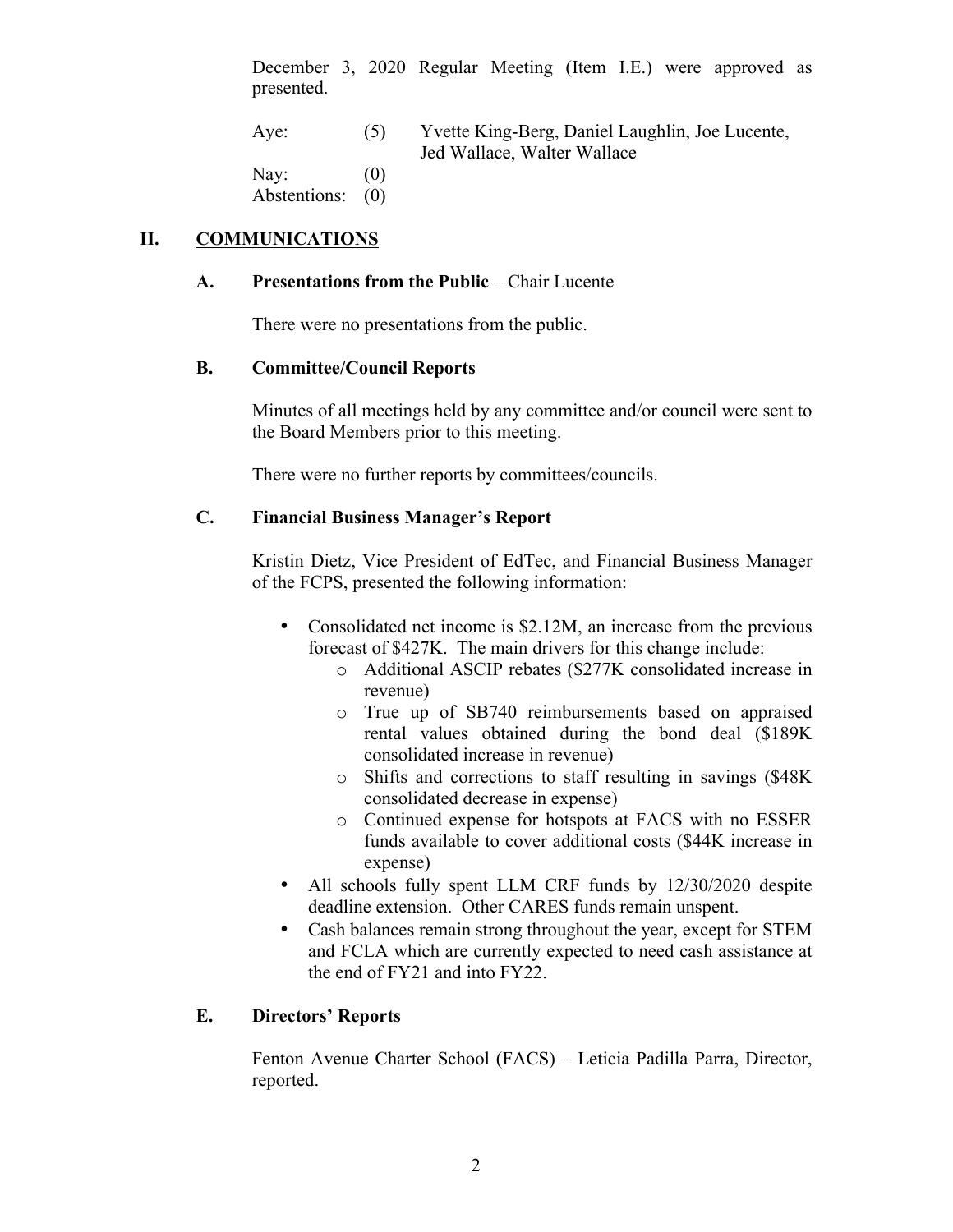Santa Monica Boulevard Community Charter School (SMBCCS) – Cary Rabinowitz, Director, reported.

Fenton Primary Center (FPC) – Richard Parra, Director, reported.

Fenton STEM Academy (STEM) – Jennifer Miller, Director, reported. Fenton Charter Leadership Academy (FCLA) – Jennifer Miller, Director, reported.

#### **F. Chief Academic Officer's Report**

Fenton Charter Public Schools (FCPS) – Dr. David Riddick, Chief Academic Officer reported.

#### **G. Executive Director's Report**

Fenton Charter Public Schools (FCPS) – Irene Sumida, Executive Director, reported.

### **III. CONSENT AGENDA ITEMS**

**A. Recommendation to receive and file 2019-2020 School Accountability Report Card (SARC) documents for Fenton Avenue Charter School, Fenton Primary Center, Santa Monica Boulevard Community Charter School, Fenton STEM Academy and Fenton Charter Leadership Academy**

On **MOTION** of Jed Wallace, **SECONDED** by Yvette King-Berg and **CARRIED** by a vote of 5 (YES) and 0 (NO), the recommendation to approve the Consent Agenda (Item III.A.) was approved.

Aye: (5) Yvette King-Berg, Daniel Laughlin, Joe Lucente, Jed Wallace, Walter Wallace Nay:  $(0)$ 

Abstentions: (0)

## **IV. ITEMS SCHEDULED FOR ACTION**

**A. Recommendation to adopt revised Conflict of Interest Policy as per SB 126**

On **MOTION** of Jed Wallace, **SECONDED** by Yvette King-Berg and **CARRIED** by a vote of 5 (YES) and 0 (NO), the recommendation to adopt the revised Conflict of Interest Policy as per SB 126 (Item IV.A.) was approved as presented.

Aye: (5) Yvette King-Berg, Daniel Laughlin, Joe Lucente, Jed Wallace, Walter Wallace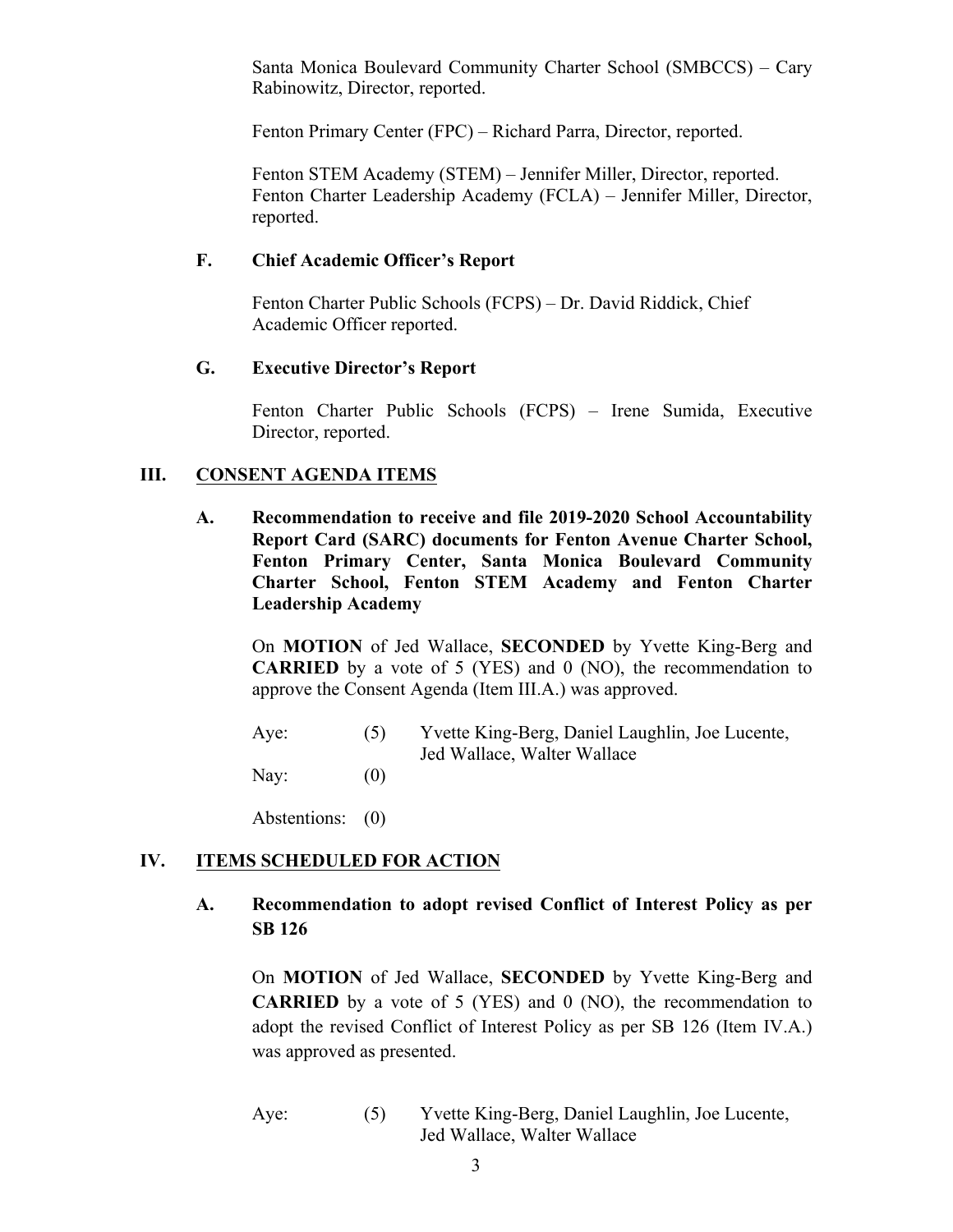Nay:  $(0)$ Abstentions: (0)

## **B. Recommendation to review draft of June 30, 2020 consolidated audit for FCPS**

*Item IV.B. was pulled from the agenda by the Executive Director.*

## **C. Recommendation to approve three-year contract with Schwab Actuarial Services for FASB ASC 715 Valuation and Cash Funding Projections related to OPEB obligations**

On **MOTION** of Yvette King-Berg, **SECONDED** by Walter Wallace and **CARRIED** by a vote of 5 (YES) and 0 (NO), the recommendation to approve the three-year contract with Schwab Actuarial Services for FASB ASC 715 Valuation and Cash Funding Projections related to OPEB obligations (Item IV.C.) was approved as presented.

| Aye:             | (5)               | Yvette King-Berg, Daniel Laughlin, Joe Lucente, |
|------------------|-------------------|-------------------------------------------------|
|                  |                   | Jed Wallace, Walter Wallace                     |
| Nay:             | $\left( 0\right)$ |                                                 |
| Abstentions: (0) |                   |                                                 |

**D. Recommendation to apply for the In-Person Instruction Grant and approve the COVID Safety Plan for Fenton Avenue Charter School, Fenton Primary Center, Santa Monica Boulevard Community Charter School, Fenton STEM Academy and Fenton Charter Leadership Academy**

> On **MOTION** of Daniel Laughlin, **SECONDED** by Walter Wallace and **CARRIED** by a vote of 5 (YES) and 0 (NO), the recommendation to apply for the In-Person Instruction Grant and approve the COVID Safety Plan for Fenton Avenue Charter School, Fenton Primary Center, Santa Monica Boulevard Community Charter School, Fenton STEM Academy and Fenton Charter Leadership Academy (Item IV.D.) was approved as presented.

| Aye: |     | Yvette King-Berg, Daniel Laughlin, Joe Lucente, |
|------|-----|-------------------------------------------------|
|      |     | Jed Wallace, Walter Wallace                     |
| Nav' | 70) |                                                 |

Nay:  $(0)$ Abstentions: (0)

#### **V. ITEMS SCHEDULED FOR INFORMATION**

- **A. Form 700 Filers**
- **B. Update on FCPS OPEB Trust**
- **C. Progress on expansion of FCLA and STEM**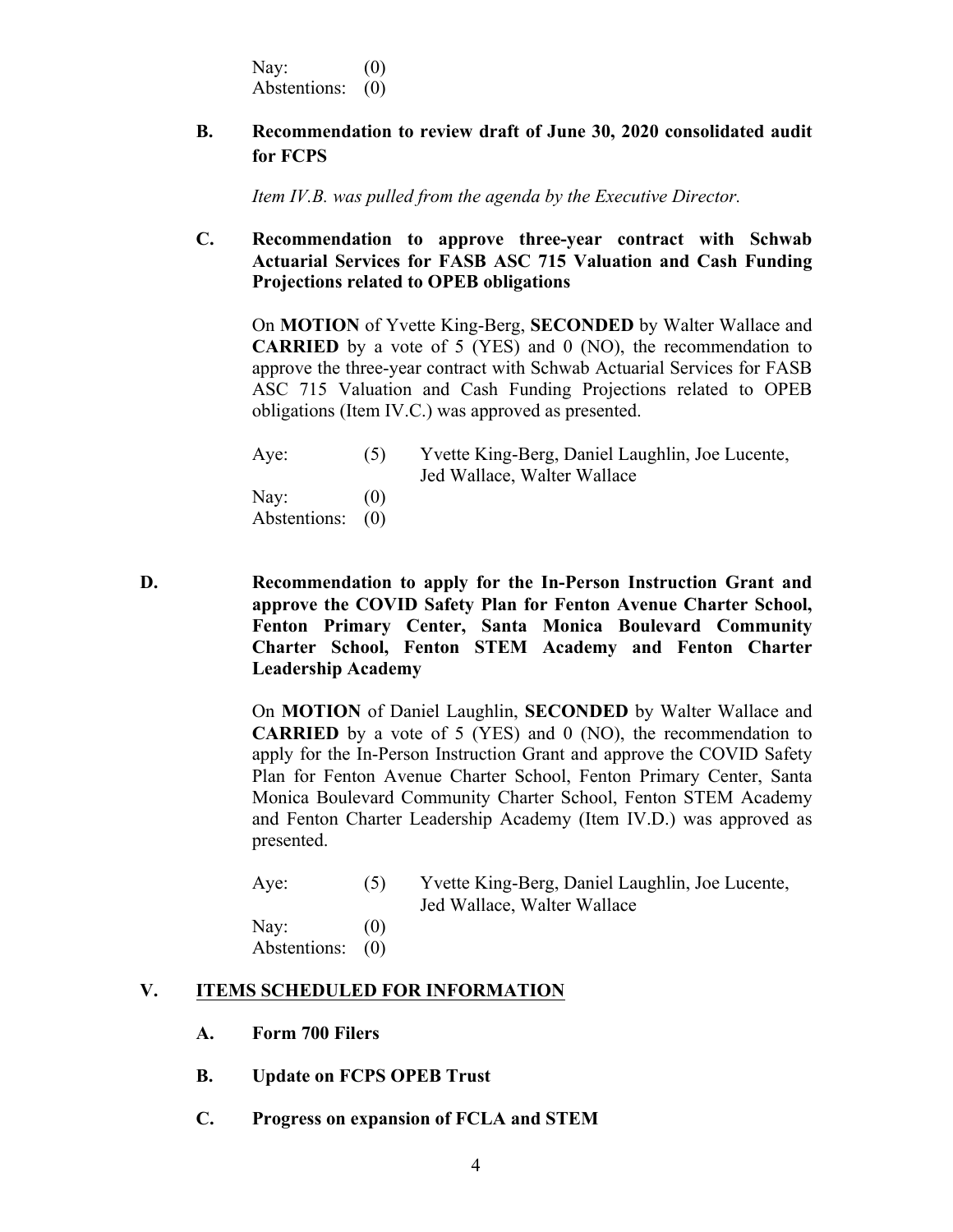# **D. Strategies for Balancing Budgets in Future Years**

These were information items only and no action was taken.

# **VI. ANNOUNCEMENTS**

The next regular meeting of the Board of Directors of the Fenton Charter Public Schools will be held on Thursday, March 4, 2021 at 4:30 pm via Zoom meeting.

## **VII. ADJOURNMENT**

The meeting was adjourned at 6:17 p.m.

Respectfully submitted: